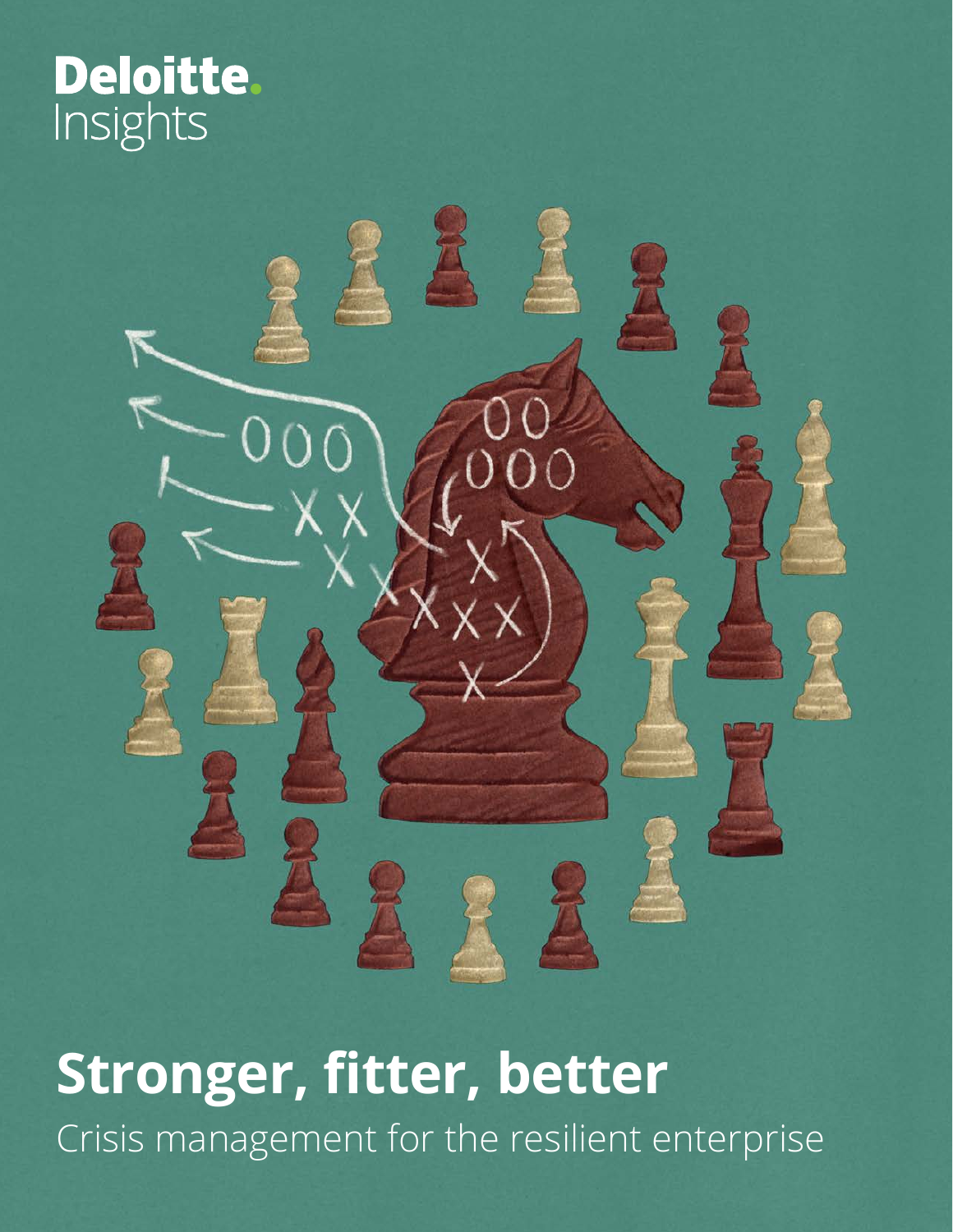**Stronger, fitter, better**

Deloitte's crisis management services span the entire crisis life cycle, helping clients identify, assess, prevent, prepare, respond to, and recover from crises. An increase in catastrophic events driven by factors such as climate change, political upheaval, or cyberthreats means that every organization will, at some time or another, face a crisis situation. We help clients not just through the good times, but also in the toughest moments of crisis to provide clarity and confidence when it really matters. Many of our clients have emerged from great challenges even stronger than before.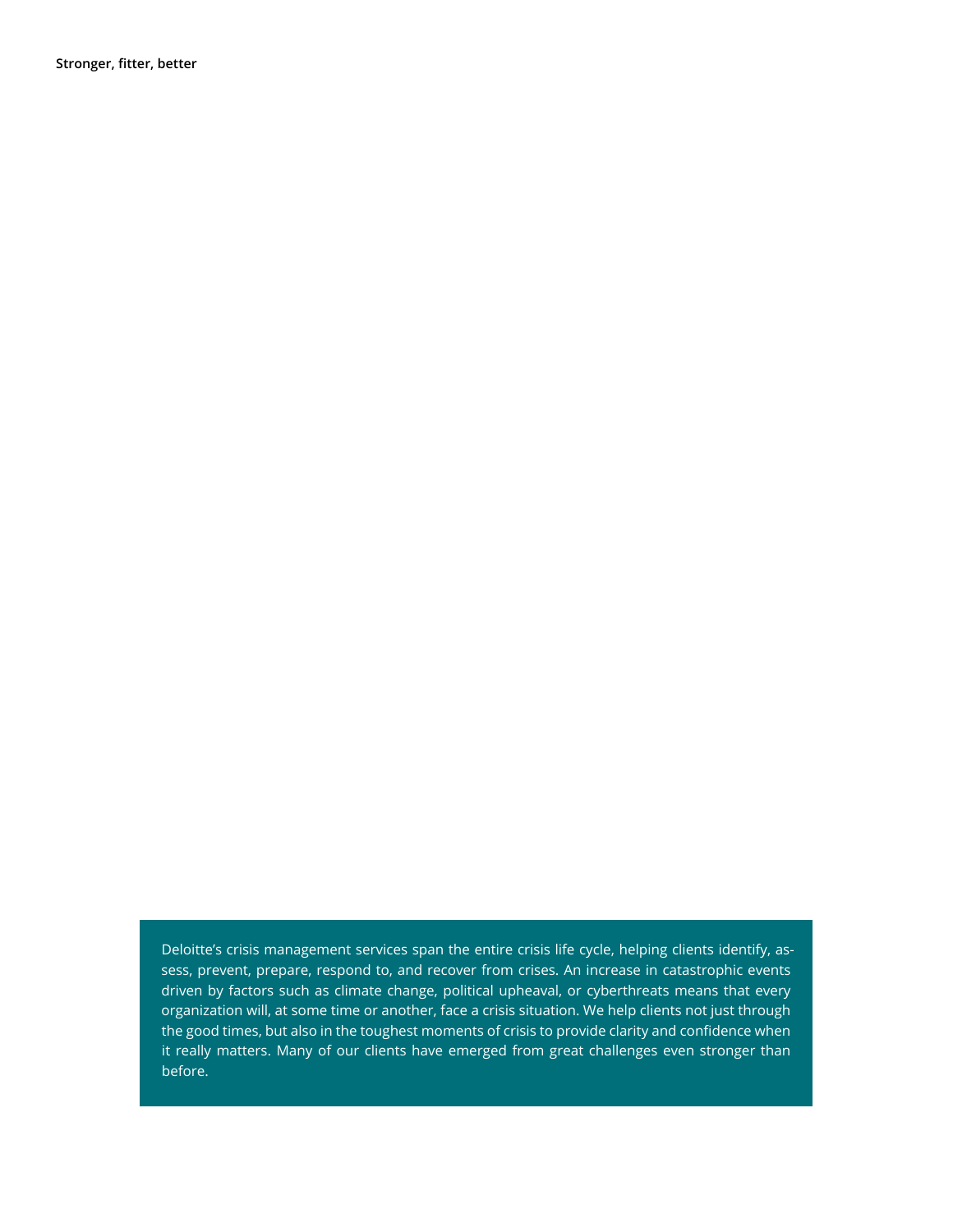# **CONTENTS**

**[Foreword](#page-3-0) | 2 [Crises are on the rise. Are organizations prepared?](#page-4-0) | 3 [Experiencing a crisis teaches organizations](#page-6-0)  [to avoid them](#page-6-0) | 5 [Leaders need more development for](#page-9-0)  [crisis management](#page-9-0) | 8 [Confidence outstrips preparedness |](#page-11-0) 10 [Being at the ready significantly reduces](#page-14-0)  [crisis impact](#page-14-0) | 13 [Third parties are part of the problem](#page-15-0) [and the solution |](#page-15-0) 14 [Stronger, fitter, better |](#page-16-0) 15**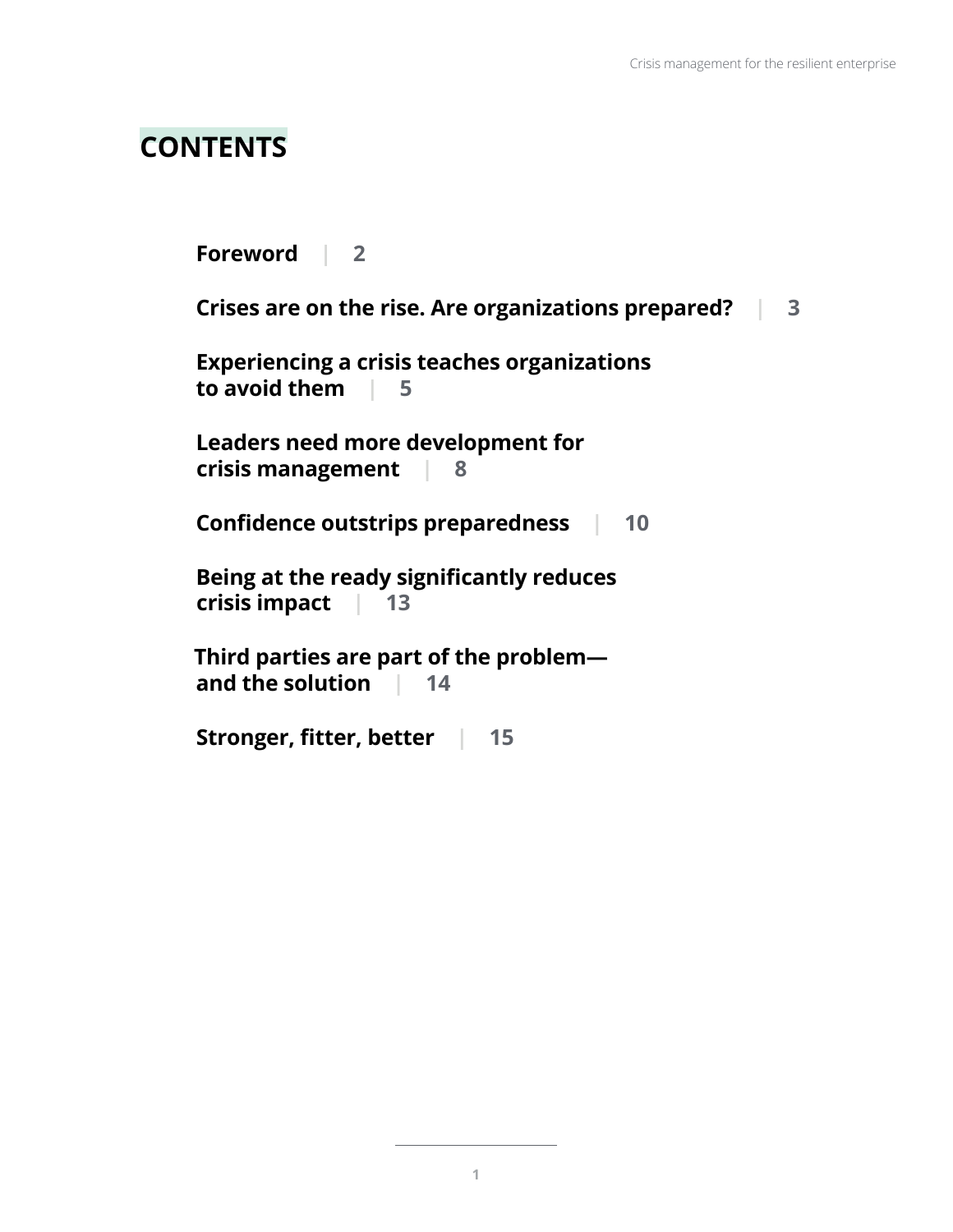# <span id="page-3-0"></span>**Foreword**

RISES aren't inevitable. Many of them are avoidable, which<br>is why smart business leaders invest in crisis management<br>capabilities. They know that these strengths can help their<br>manifolds and are the and arm times immediabl is why smart business leaders invest in crisis management capabilities. They know that these strengths can help their organizations avoid costly, and sometimes irreparable, damage to finances, employee morale, brand, and reputation. Truly effective crisis management goes beyond being reactive and simply protecting existing value. It also enables resilience and powers future performance, thereby enabling an organization to emerge stronger.

Organizations that are adept at crisis management take a systematic approach to mitigating potential crises and managing those that do arise with a focus on both preserving and enhancing value. The process is anchored in a sensing capability that continually assesses internal and external data for signals of change or conflict in the company's environment. When such signals appear, these organizations know how to address the situation in a way that prevents an incident from escalating into a crisis. In today's society and economy, this know-how can be crucial to seizing a competitive advantage.

Deloitte's 2018 global survey of more than 500 senior crisis management, business continuity, and risk executives delves into the sources of this competitive advantage. With respondents believing that the number of crises is on the rise, it is crucial for organizations to be ready to respond with agility to multiple scenarios that have been rehearsed and tested.

Equally vital is to understand that many crises can be averted in the first place, allowing companies to focus on performance and growth. Perhaps most important of all, the dramatic difference in outcomes when senior management and board members are involved demonstrates the urgent need for organizational leaders to proactively plan and prepare for crises, to contribute to risk management plans, and to take part in crisis simulations and exercises—all of which can substantially improve an organization's ability to not merely weather, but harness the power of a potential storm.

As always, Deloitte stands ready to help your organization build more powerful crisis management capabilities. To learn more, please visit us at [www.deloitte.com/crisismanagement](http://www.deloitte.com/crisismanagement).

Regards,

Sam Balaji



**Sam Balaji** Global Leader Financial & Risk Advisory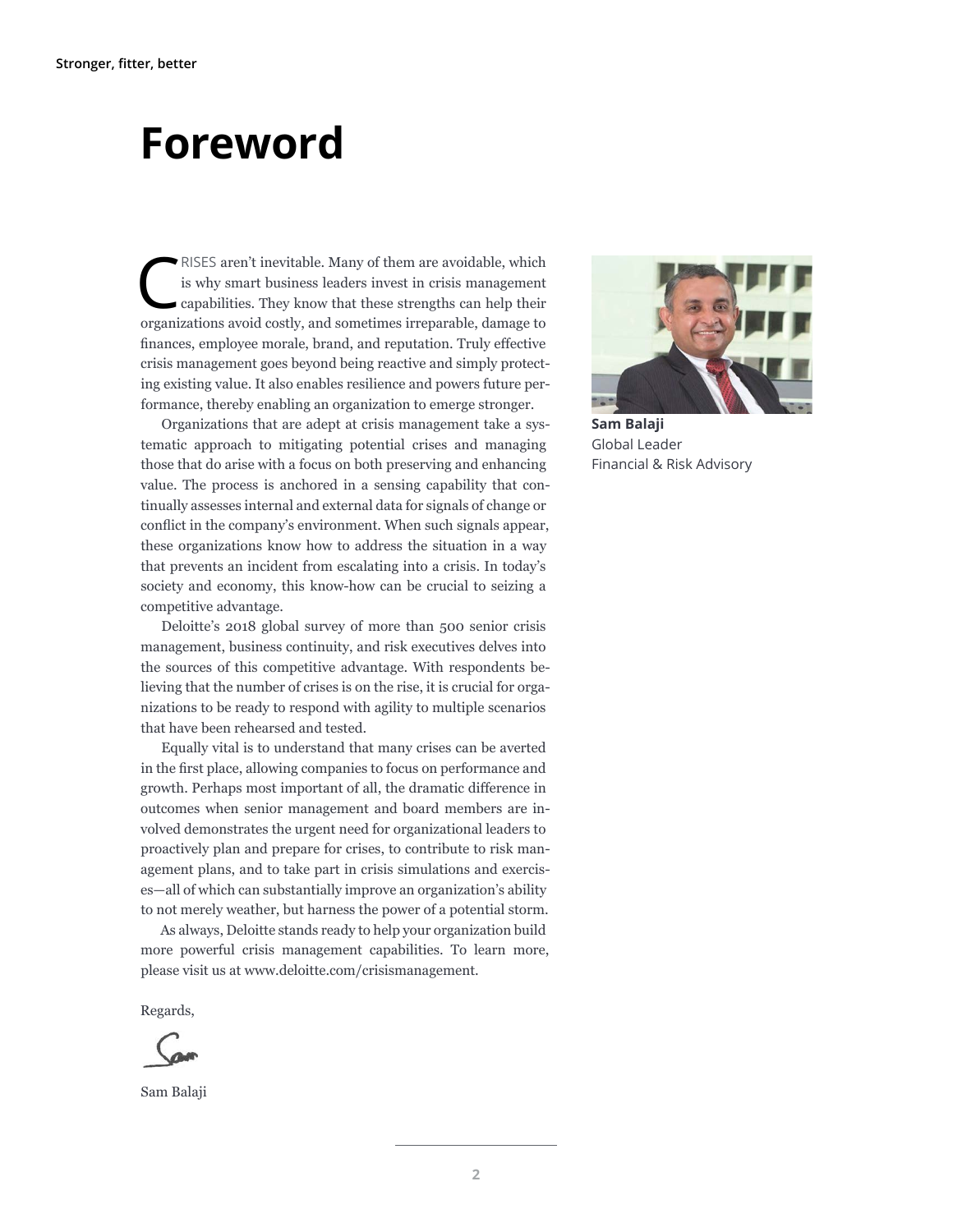# <span id="page-4-0"></span>**Crises are on the rise. Are organizations prepared?**

MPLOYEES, investors, and other stakeholders<br>are keenly aware of the increasing threat of a<br>crisis—everything from weather-related events<br>to global cyberattacks. They have good reason to be MPLOYEES, investors, and other stakeholders are keenly aware of the increasing threat of a crisis—everything from weather-related events concerned. Nearly 60 percent of the respondents to our survey of more than 500 crisis management executives believe that organizations face more crises today than they did 10 years ago. Further, at least some respondents feel that the magnitude, as well as the number of crises, is growing. "Crises are becoming more intense as the world becomes more

dynamic," says one respondent. "Any event can turn a simple situation into a massive one."

Putting a finer point on the level of threat, 80 percent of organizations worldwide have had to mobilize their crisis management teams at least once in the past two years, with cyber and safety incidents topping the list of crises requiring management intervention (figure 1). And crises aren't always "big bangs" or immediately visible. For example, many cases of financial fraud and other forms of corruption may simmer under the radar for some time before boiling over.

#### **Figure 1. Mobilization of crisis management teams**

Has the crisis management team in your organization been mobilized for any of the following types of crisis in the past two years?



**3**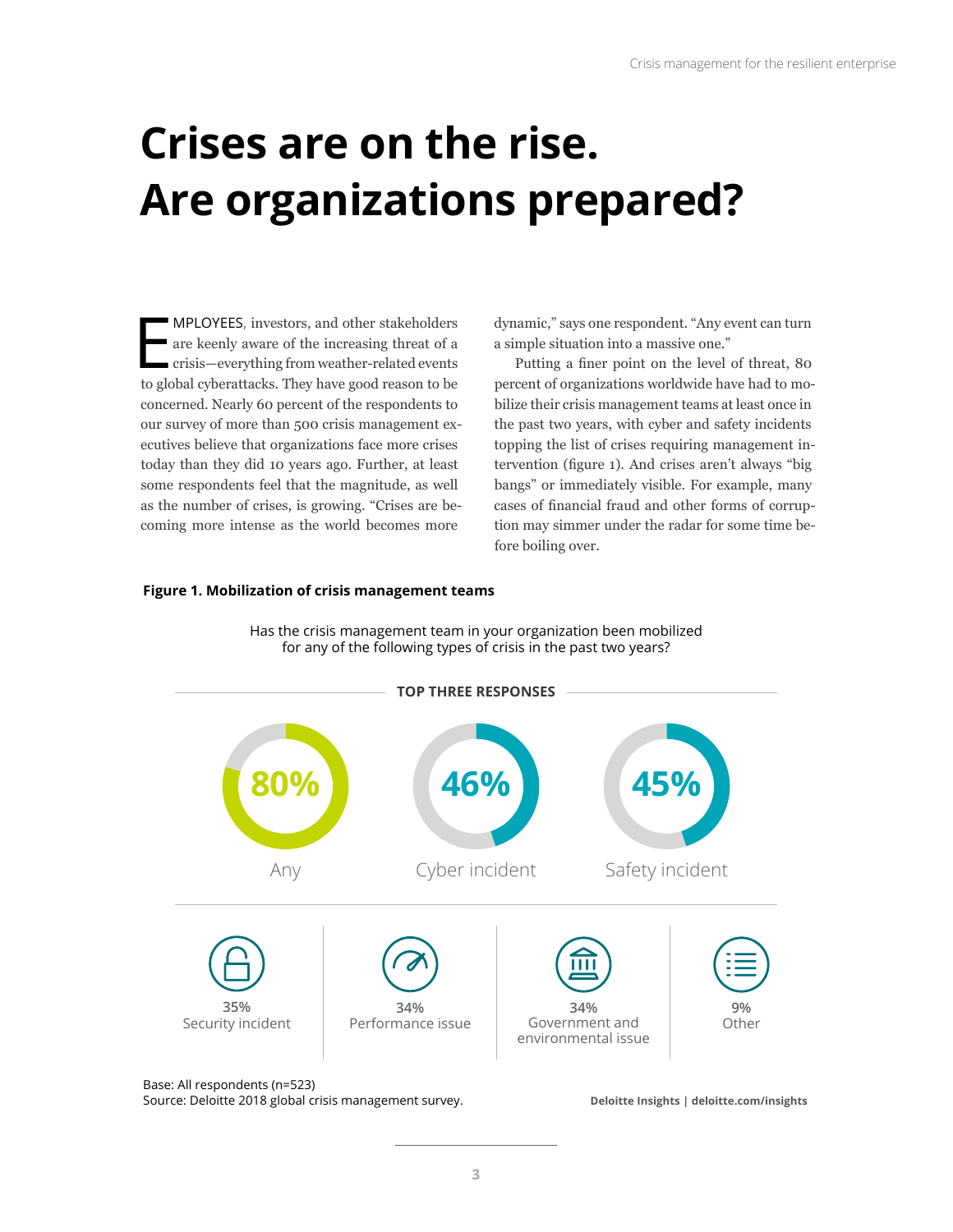### **ASIA-PACIFIC, MIDDLE EAST, AND AFRICA REPORT MORE CRISES IN THE PAST TWO YEARS**

The chances of mounting crises are not spread evenly around the world. Organizations based in the Asia-Pacific region (APAC) and in the Middle East and Africa (MEA) are more likely than organizations in other regions to have experienced more than one type of crisis in the past two years. In the Middle East and Africa, nearly half have had to deal with three or more types.

Crises can have devastating effects on a company's financial performance, employee morale, sales, and reputation. For example, of the companies reporting damage to reputation, nearly three in five (57 percent) experienced a leap in customer complaints. Complaining customers often express their ire on social media and defect to competitors. As one respondent puts it: "The environment of crisis has changed. What was once just an accident is now a crisis thanks to the use of social media."

To keep the confidence of all stakeholders, management must be able to mitigate the risks of major crises and steer organizations effectively through them. And indeed, perhaps spurred by the rising frequency of crises, organizations are taking action. For example, the vast majority of survey respondents say their organizations have crisis management plans in place. However, our findings also suggest that much more needs to be done if companies are going to avoid the financial and reputation damage that a major crisis can inflict.

Our analysis of the survey responses revealed five central insights:

- **Experiencing a crisis teaches organizations to avoid them.** Undergoing a crisis galvanizes organizations to prioritize detecting and preventing crises in addition to managing them.
- **Leaders need more development for crisis management.** Helping leaders display their full range of competencies under the extreme pressures of a crisis can support effective decision-making and communication when they are most needed.
- **Confidence outstrips preparedness.** A company's confidence in its crisis management capabilities is not always commensurate with its level of preparedness.
- **Being at the ready significantly reduces the negative impact of a crisis.** This is especially true if senior management and board members have been involved in creating a crisis plan and participate in crisis simulations.
- **Third parties are part of the problem and the solution.** A number of companies are including partners and other outside organizations in crisis planning.

### **ABOUT THE RESEARCH**

This report builds on the findings of our 2015 study *[A crisis of confidence,](https://www2.deloitte.com/global/en/pages/risk/articles/a-crisis-of-confidence.html
)* which surveyed more than 300 board members about crisis management and preparedness. For the current study, a quantitative survey was conducted via telephone by ComRes on behalf of Deloitte Touche Tohmatsu Limited. Fieldwork occurred between November 2017 and January 2018. All participants were crisis management, business continuity, and risk senior executives who were:

- In senior management positions, but below board level
- Working for large corporations in the private sector with an annual global revenue of at least US\$5 billion for companies based in the United States, and at least US\$1 billion for all other countries

The survey reached 523 crisis management, business continuity, and risk senior executives across 20 countries in five global regions: North America (109 respondents), Latin America (114), Europe (106), Middle East/Africa (69), and Asia-Pacific (125).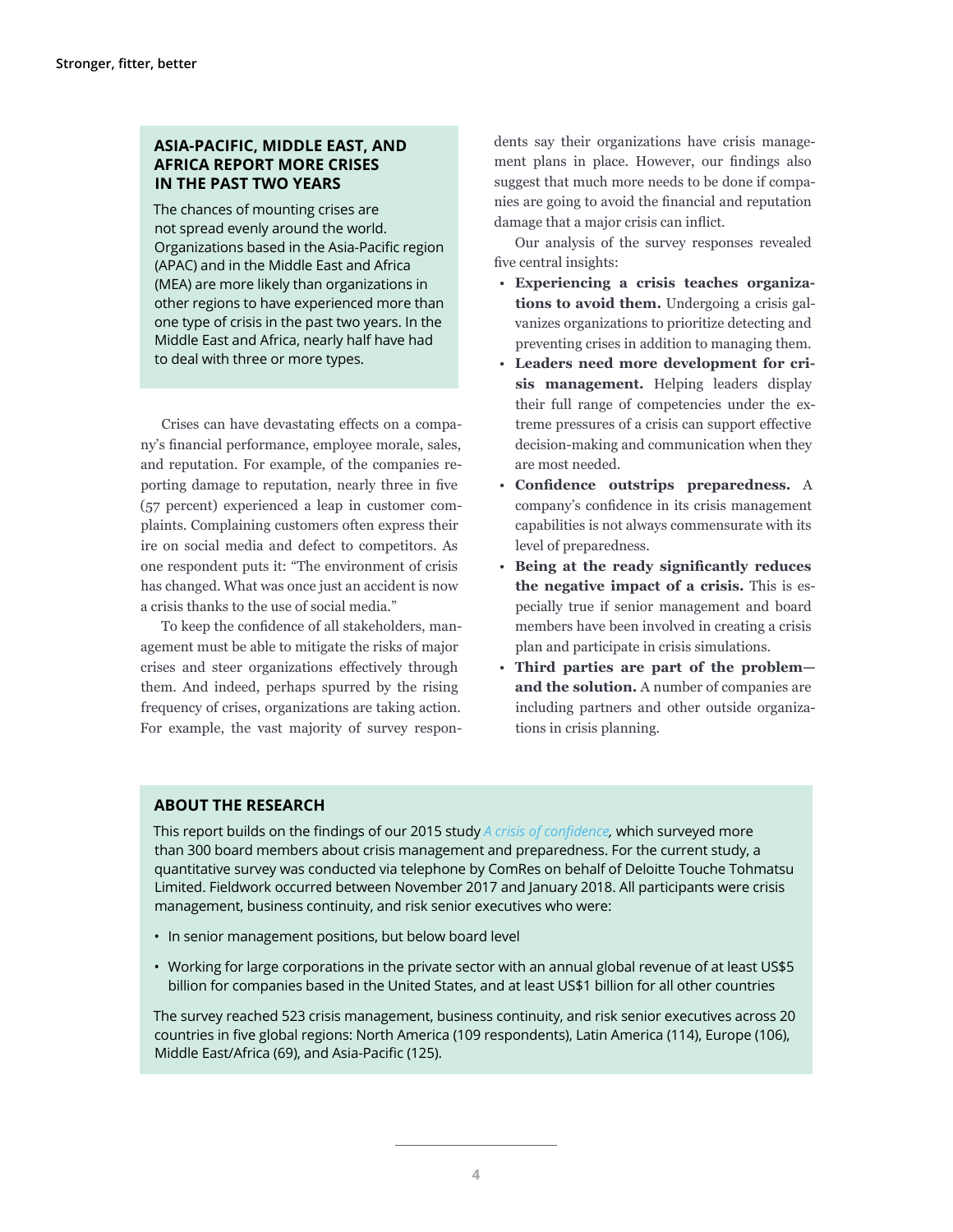# <span id="page-6-0"></span>**Experiencing a crisis teaches organizations to avoid them**

### **What we found: Crises drive organizations to focus on steering clear of them**

Nearly 90 percent of organizations have conducted reviews, mostly internally, following a crisis. The

major insight from these examinations is that, although recent crises were not always foreseen, they might have been averted. This appears to prompt organizations to take action to forestall future crises: Respondents identified the need to improve detection and early warning signals, invest more effort in

### **Figure 2. Lessons learned from having experienced a crisis**



[Thinking about a crisis you experienced within the past two years], what, if anything, are the lessons that your organization learned or that you would do differently?

**Deloitte Insights | deloitte.com/insights** Base: All respondents who experienced a crisis in the past two years (n=421) Source: Deloitte 2018 global crisis management survey.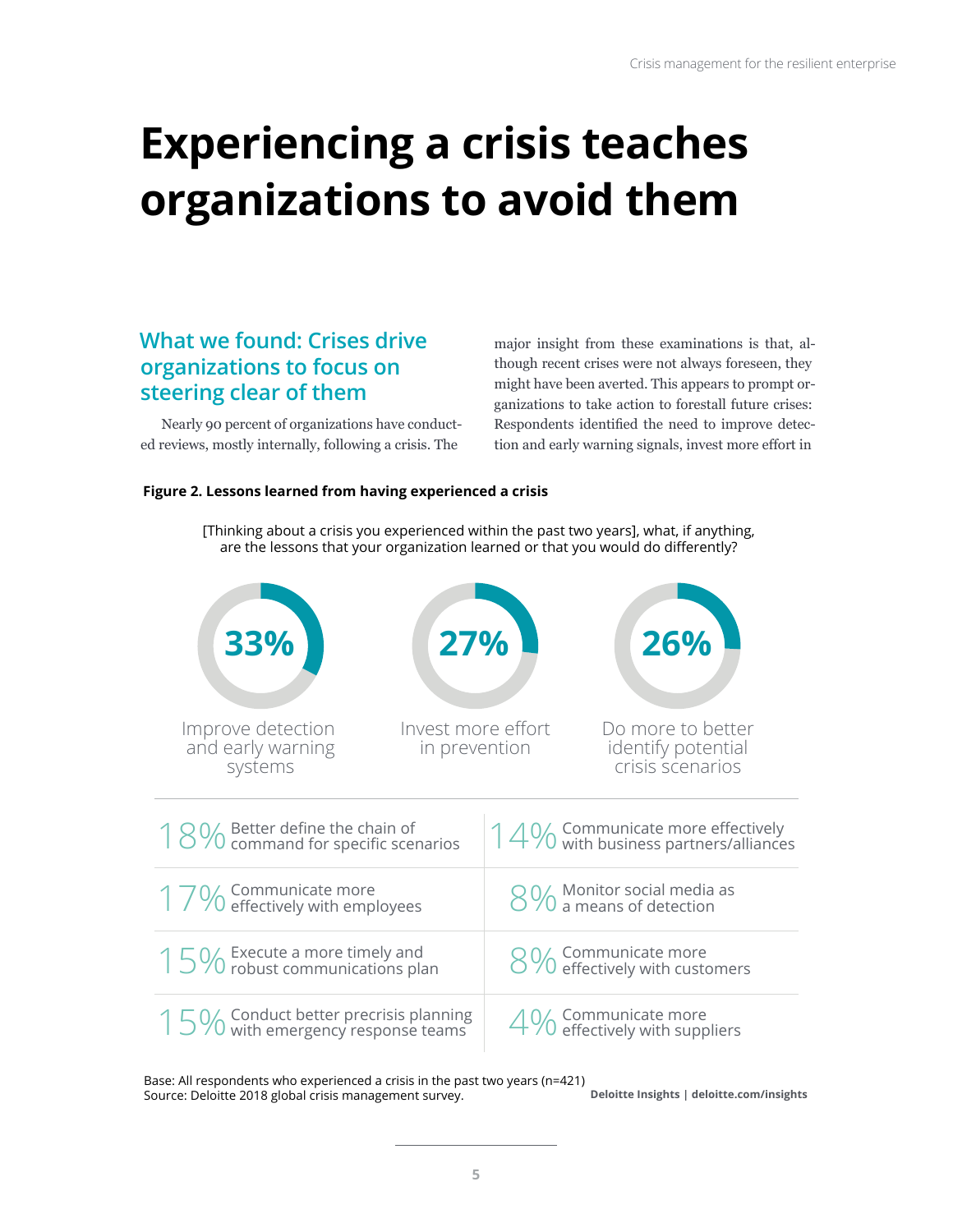prevention, and do more to identify potential crisis scenarios as the top three lessons learned from their organization's most recent crisis (figure 2).

### **What we recommend: Start managing crises**  *before* **they occur**

The ability to prevent a crisis can be fortified by looking at the entire life cycle of a crisis instead of just readiness and response (figure 3). Crisis management shouldn't start with a crisis. At that point, it may be too late to contain most of the damage.

When most successful, crisis management is a continuum of activities that starts with the assessment of internal and external data that can signal potential change or conflict in the organization's environment. It is crucial to overcome any biases to ensure that the board and senior management look closely at risks—even those they believe aren't likely to happen. In fact, if leaders believe that there

are certain types of crises they will never encounter, those are probably a good place to start.

It is crucial to overcome any biases to ensure that the board and senior management look closely at risks– even those they believe aren't likely to happen.

Organizations should also pay attention to whistleblowers, supplier complaints, and cybersecurity reports. They should push leaders to examine unchallenged beliefs to determine with confidence

#### **Figure 3. The crisis management life cycle**

A life cycle approach to managing crises fortifies an organization's ability to avoid crises by focusing proactively on detection and risk management as well as on readiness and response. It also recognizes that crises can present opportunities for organizations to emerge stronger, enabling them to build more effective capabilities at all stages of the crisis life cycle.



Source: Deloitte analysis.

**Deloitte Insights | deloitte.com/insights**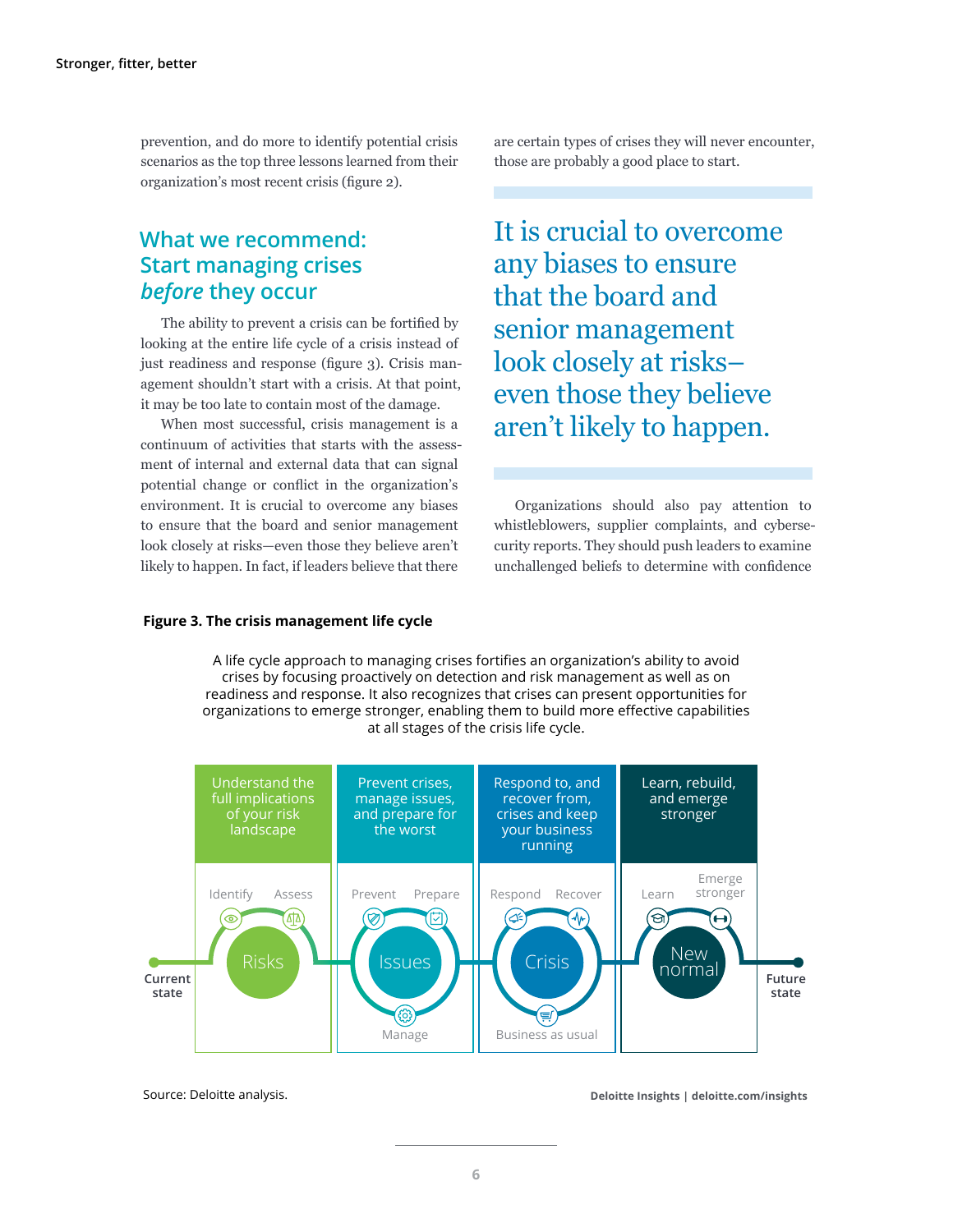that management has sufficient controls in place to prevent a crisis.

When issues arise that could turn into an ugly dilemma, organizations should use many of the same principles and approaches they would in a full-blown crisis. These include:

- Setting up an executive-led issue response or management team;
- Drawing on the necessary internal and external resources to support this team;
- Using scenario and contingency-planning techniques to help mitigate potential outcomes; and
- Developing and, where necessary, engaging in a stakeholder communication program.

Taking such steps early and proactively may help head off a crisis. Should a crisis erupt nonetheless, the organization should thoroughly examine the factors that caused and accelerated the event, and install new operational and governance structures to strengthen the organization's overall ability to navigate such events.

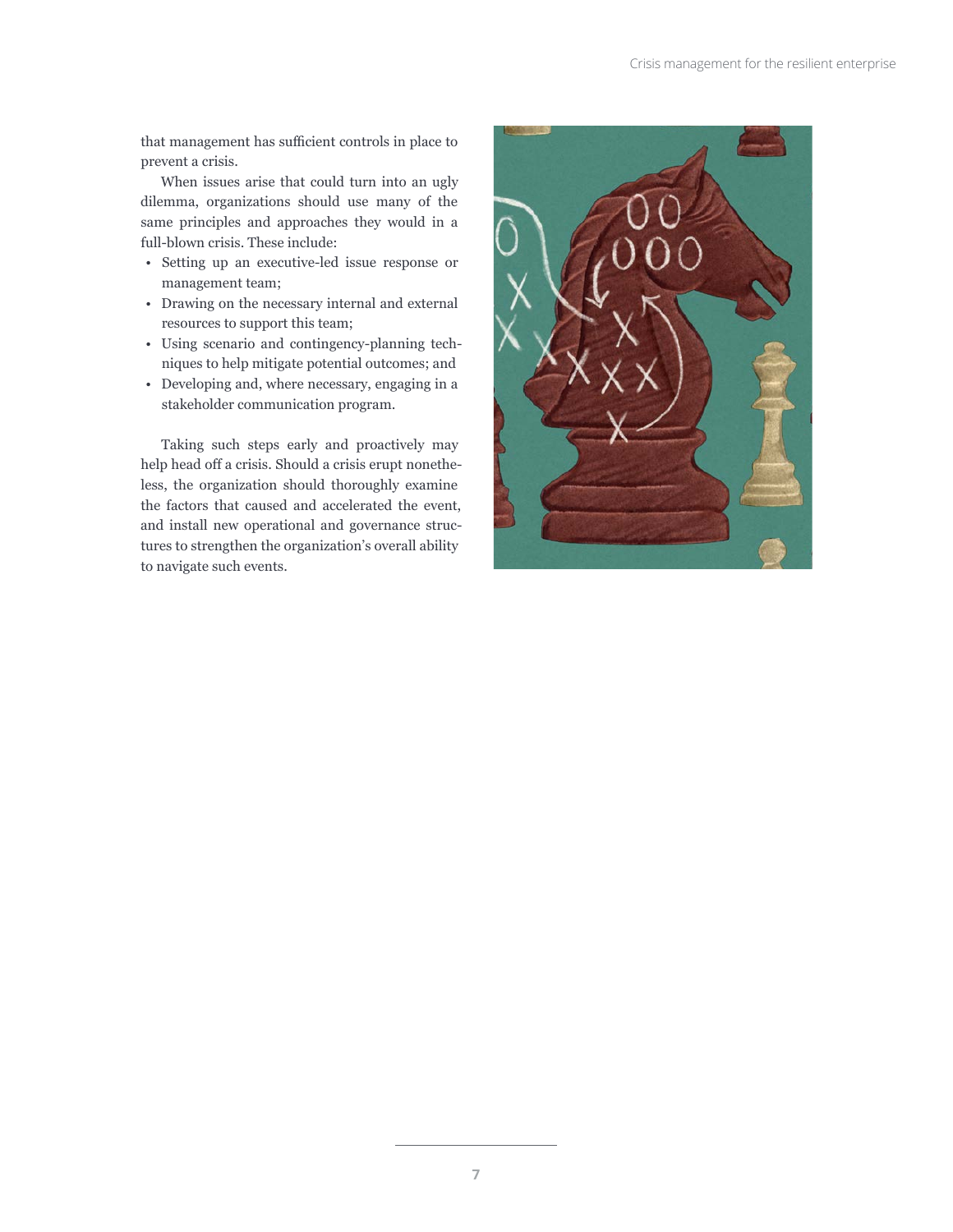# <span id="page-9-0"></span>**Leaders need more development for crisis management**

## **What we found: Effective leadership during a crisis is a top challenge**

Leading in calm seas is a very different matter than navigating an organization through a crisis. Nearly a quarter (24 percent) of respondents cite the effectiveness of leadership and decision-making as one of the greatest crisis management challenges their organizations face (figure 4).

### **What we recommend: Help leaders be crisis-ready**

When responding to a crisis, strong leadership skills and great situational awareness are critical. These skills include mainstays such as remaining calm under pressure and using an inclusive management style that strengthens the ability to seek counsel from others—one never knows where great insights may come from. Depending on the phase of the crisis, leaders may need to flex their leadership styles to deal effectively with different situations. For example, in the early stages of a crisis when the nature of the situation is often ambiguous, leaders can benefit from not making hasty decisions. Further down the road, when the facts and figures make the situation clearer, leaders will have to switch gears and become more decisive.

To help leaders apply their craft successfully in a crisis, companies should consider the following:<sup>1</sup>

• **Organize leaders ahead of time.** The most advanced organizations have created a leadership structure for crisis management, usually in three tiers: tactical, operational, and strategic. It

is critical that senior leaders determine beforehand how they want to organize themselves and define their various roles and responsibilities.

- **Train leaders in the tools and techniques that can help them through a crisis.** Certain tools and techniques can help leaders cut through the noise during a crisis and work decisively and collaboratively through all the stages of the event. For example, tools such as agendas and checklists may sound mundane, but they help leaders to focus on the challenges ahead rather than worrying about whether they have covered the basics. Put simply, such tools help leaders find valuable time and space, guiding them through the necessary process so they can focus on more difficult issues. Techniques needed for effective crisis leadership, such as communicating with stakeholders, should also be practiced and honed (communicating in a crisis is very different from communicating, for instance, a new product launch: The organization and its leaders may well be cast as the villain, requiring outreach efforts to take that into account).
- **Identify, improve, and counterbalance for leadership tendencies and styles.** In the high-stakes, high-pressure environment of a crisis, leaders will tend to rely heavily on their most natural leadership style—which, if that style is not what the situation calls for, may well stand out and cause trouble. For example, certain strengths, such as being quick to action, may be seen as rash if overdone in a crisis. Conversely, if an executive is prone to taking a long time to make decisions, he or she may not be able to act quickly enough to contain any potential damage. The countermeasure? Leaders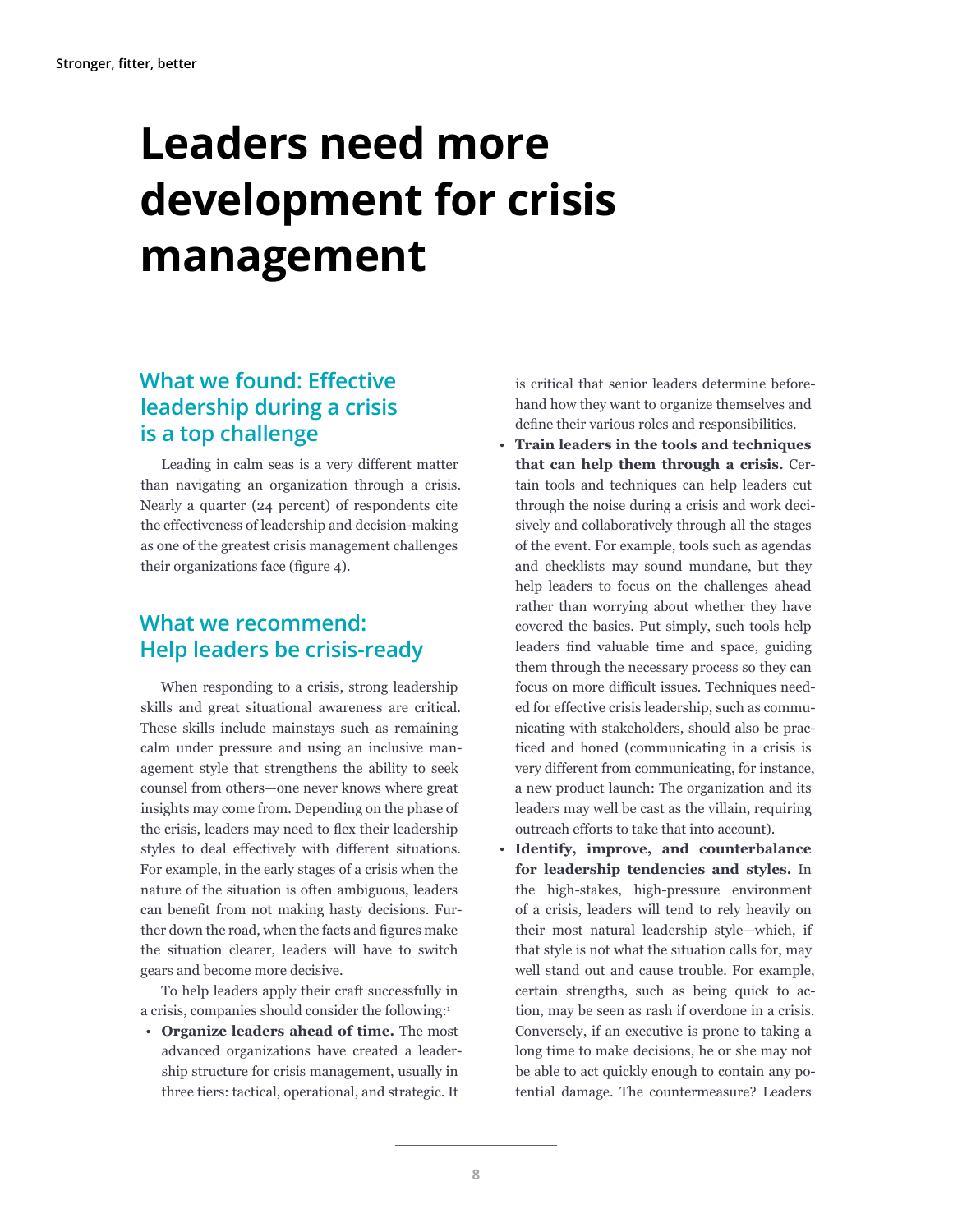#### **Figure 4. Challenges to effective crisis response**

|                |                                                                                               | Significant<br>challenges | Most significant<br>challenge |
|----------------|-----------------------------------------------------------------------------------------------|---------------------------|-------------------------------|
|                | Effectiveness of leadership and decision-making                                               | 24%                       | 13%                           |
| <sub>모</sub> 모 | <b>Effectiveness of teamwork</b>                                                              | 22%                       | 9%                            |
|                | Familiarity with crisis structure and process                                                 | 20%                       | 12%                           |
| Ø              | Clarity of roles and responsibilities                                                         | 20%                       | 8%                            |
| Ro             | Information sharing and management                                                            | 19%                       | 6%                            |
|                | <b>Employee communication</b>                                                                 | 18%                       | 7%                            |
|                | Alignment and relationships with external<br>parties such as key partners and major suppliers | 16%                       | 5%                            |
|                | Stakeholder engagement                                                                        | 11%                       | 3%                            |
| ခု             | Don't know                                                                                    | 3%                        | 3%                            |
|                | None of the above                                                                             | $1\%$                     | 1%                            |
|                | Other                                                                                         | 28%                       | 25%                           |

Thinking specifically about your organization, what are the most significant challenges to effective crisis response? Which of these is the *most* significant challenge?

Base: All respondents (n=523)

Source: Deloitte 2018 global crisis management survey.

**Deloitte Insights | deloitte.com/insights**

should be aware of their "go to" leadership styles and seek to address any weaknesses in them and, in a crisis, surround themselves with others who have complementary skills.

The barriers to providing more leadership development often center on an intuitive but faulty assumption—namely, that a leader with a strong

performance under normal circumstances will probably be effective in managing a crisis as well. This, however, may not be at all true. Keeping this in mind, organizations would be well served to prepare their leaders to effectively steer their organizations through a crisis, no matter how well they lead in the ordinary course of business.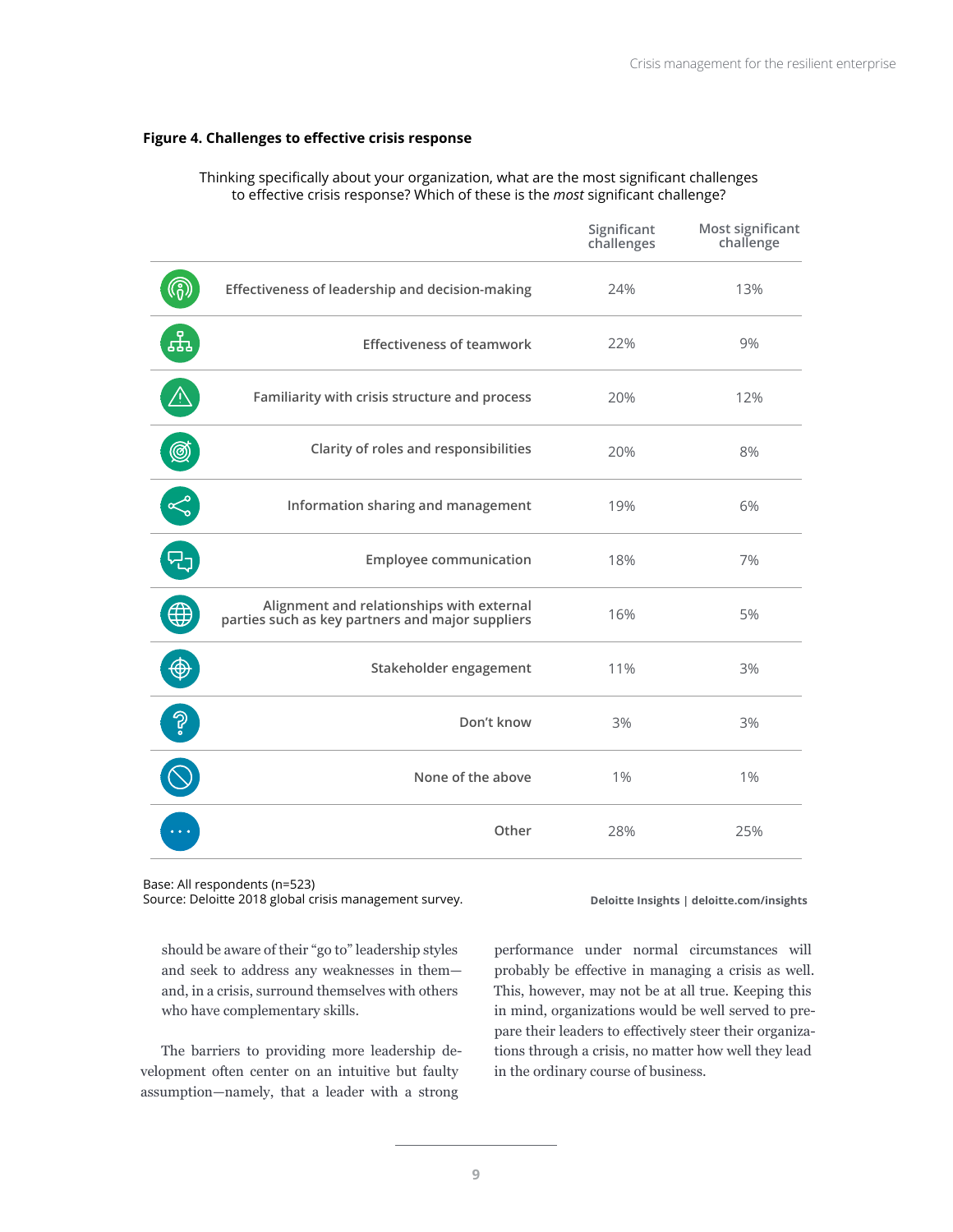# <span id="page-11-0"></span>**Confidence outstrips preparedness**

### **What we found: Respondents believe they're ready for a crisis, but most haven't tested that belief**

This year's study found dramatic gaps between a company's confidence in its ability to respond to different types of crises and its level of preparedness for those crises, as inferred from the percentage of organizations that have conducted simulation exercises for various crisis situations (figure 5). For example, nearly 90 percent of respondents are confident in their organization's ability to deal with a corporate scandal. Yet only 17 percent have tested that assumption through a simulation exercise. Similarly, 70 percent of organizations are confident in their ability to manage a product recall, but only 22 percent have proven that to themselves via a simulation.

This gap suggests that companies are setting the maturity bar very low. Indeed, this year's results echo findings from our 2015 survey of boards of directors, which posited a vulnerability gap between awareness of threats and how prepared organizations were to tackle them. For example, the 2015 report found that 76 percent of board members believed their companies would respond well if a crisis struck tomorrow. Yet only 49 percent said their companies had playbooks of likely scenarios. Even fewer, 32 percent, reported that their companies engaged in crisis simulations.

Organizations feel more confident in confronting some types of risks rather than others. For example, nine in 10 (90 percent) have fairly or very high levels of confidence in their organization's abil-

### **MOST RESPONDENTS VIEW THEIR ORGANIZATIONS AS MATURE IN CRISIS PREPAREDNESS**

This year's study found that the vast majority of respondents—86 percent—view their organization as fairly or very mature in terms of crisis preparedness. APAC respondents are least likely to see themselves as mature—78 percent. MEA organizations, on the other hand, are notably more confident in their crisis management maturity. Nearly all (96 percent) respondents in this region rate their organization as mature, and more than three-quarters (77 percent) rate their organization as very mature in terms of crisis preparedness.

ity to tackle system failures, with similar numbers confident in their organization's ability to respond to regulatory and policy changes (89 percent), corporate scandals (88 percent), and cyberattacks (87 percent). The proportion drops precipitously when respondents are asked about product recalls—only 70 percent are confident in their organization's preparedness for these.

Respondents are also confident in the crisis response capability of many functions in their organization. IT units are most often viewed as prepared—92 percent of respondents believe so. Supply chain functions are at the other end of the spectrum, though 77 percent still see the function as prepared.

The widespread perception of IT organizations as prepared may result from their frequent participation in crisis simulations and exercises. Nearly 70 percent of IT functions have done so in the last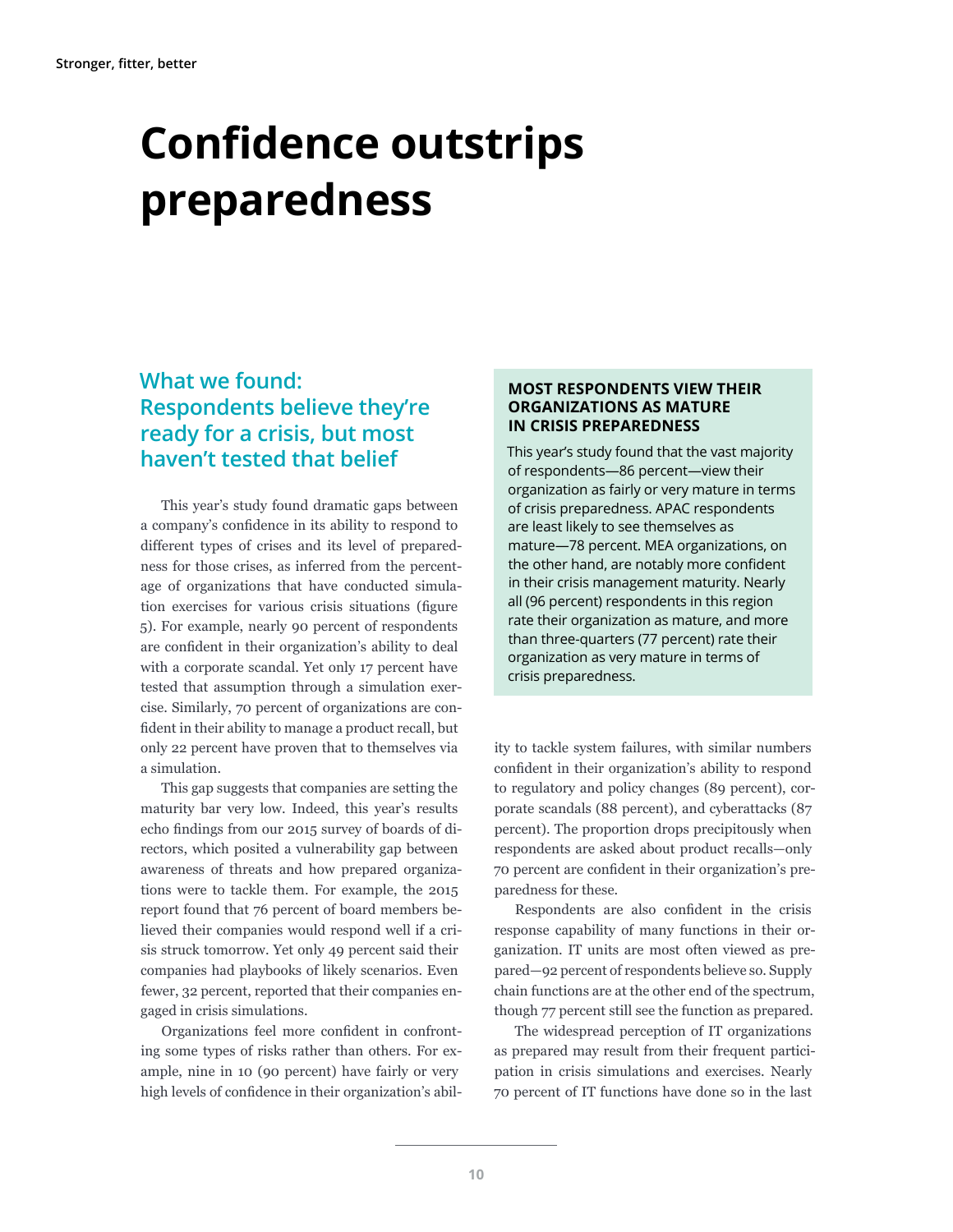#### **Figure 5. Confidence levels versus simulation activity**

How confident, if at all, are you that your organization could effectively respond to each of the following crisis scenarios? Has your organization conducted a crisis simulation exercise in any of the following crisis scenarios in the past three years?



Base: All respondents (n=523)

Source: Deloitte 2018 global crisis management survey.

**Deloitte Insights | deloitte.com/insights**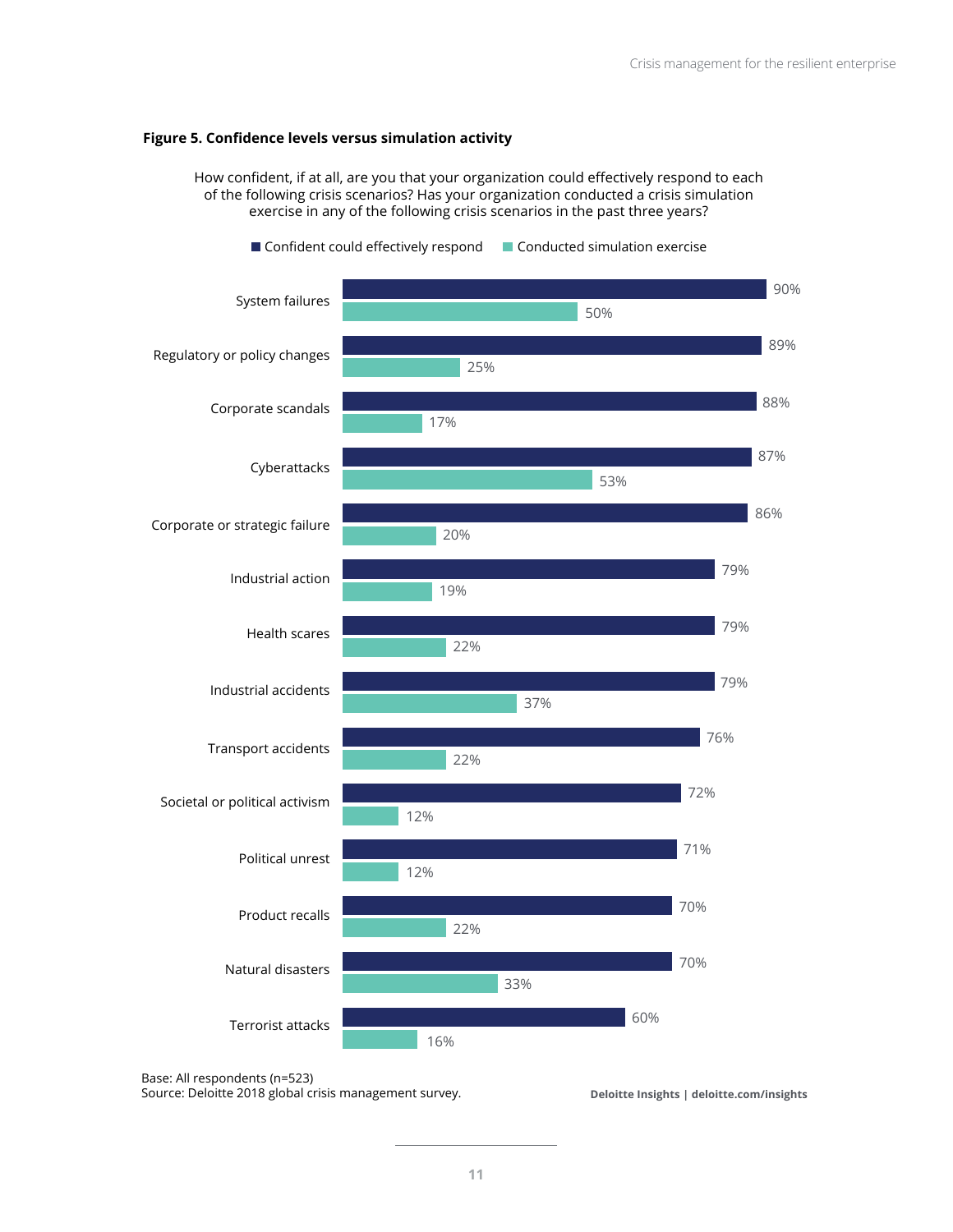two years. "Cyberattacks and system failures are increasing with the development of new technology," according to one respondent. "Internet safety and constantly increasing threats to information security are crises that will be faced in the future." Because IT functions are accustomed to mobilizing around many smaller but significant incidents on a regular basis, it may come as no surprise that so many executives view them as prepared for largerscale crises as well.

### **What we recommend: Don't assume, test**

Our recommendation on this front is straightforward: Run crisis simulations as part of the organization's crisis management program. A crisis simulation will quickly reveal an organization's strengths and where it needs to improve. The simulation should be set in the company's own market and reflect its internal structure and operations. It should accurately simulate the crisis's impact on lines of business and functions across the enterprise.

Simulations should be carefully prepared. If they are not, the exercise can turn into a perfunctory event. As well, the simulation needs to test everyone in the organization who would be involved in a real crisis, including those who would be expected to support the crisis management team. Thus, simulations should ideally *not* be created and run by peo-

ple who will need to take part in the simulation, but instead be managed by a separate group.

The simulation needs to test everyone in the organization who would be involved in a real crisis, including those who would be expected to support the crisis management team.

For most types of crises, effective simulations typically last between four to six hours, and much can be learned in that time. However, for complex issues that are likely to play out over many months or even years, allowing a longer time frame for a simulation, such as two days, is often beneficial. This need not mean that senior executives are solidly tied up for the entire period, but it does mean that they need to be alert and ready to respond during that time—just as in a real crisis.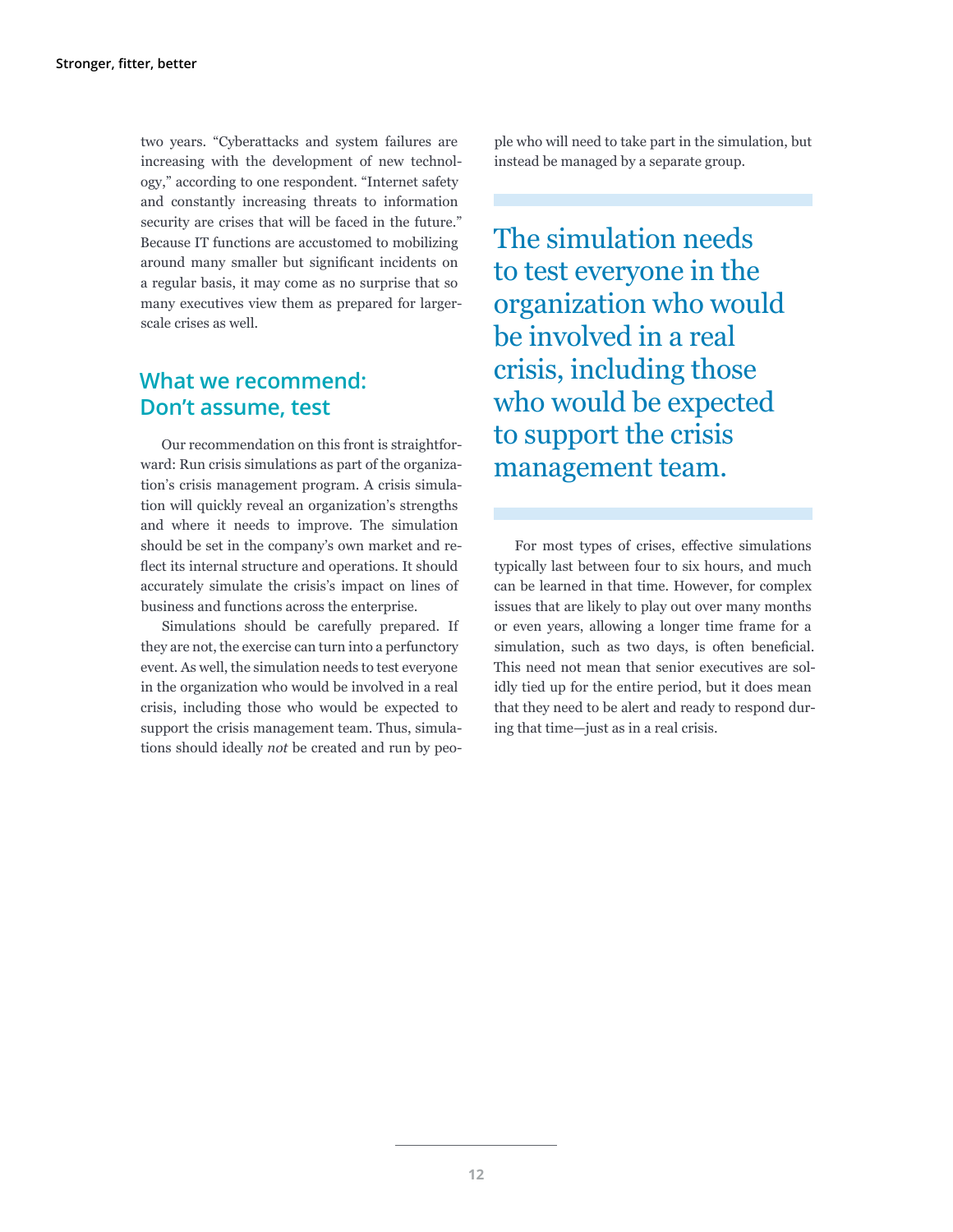# <span id="page-14-0"></span>**Being at the ready significantly reduces crisis impact**

### **What we found: Having a crisis plan in place significantly reduces crisis impact—especially if leaders are involved**

More than four in five (84 percent) respondents say their organizations have a crisis management plan in place, separate from other resiliency efforts such as business continuity and incident management plans. This is true across all regions and industries. Among other benefits, having a plan can reduce financial fallout: While about a third (31 percent) of organizations with a crisis plan report that finances had been negatively impacted by a recent crisis, for organizations without a plan, that proportion jumps to 47 percent.

Both our 2015 report and this year's study found that board-level support is critical to the success of a crisis management plan. For example, 21 percent of companies with board participation in the crisis management plan say the number of crises has declined over the last decade. Among companies without board involvement, only two percent think so. Additionally, if board members or senior executives are involved in creating an organization's crisis plan, our survey found that they are far more likely to have also participated in crisis exercises. Businesses whose board members are involved in crisis management readiness are also far more likely to have cross-functional engagement to help manage the situation.

## **What we recommend: Boards and CXOs need to put skin in the game**

Board and senior management participation in crisis exercises is critical, as is their involvement in developing an organization's crisis plan. To secure their participation, it is important to keep the plan relevant to them so that it addresses the things that "keep them awake at night"; to track crises in the media; and to create case studies outlining the impact on finances and reputation should one hit. In addition, organizations should have a crisis management plan specifically for the board, which may need to play a very different role from management. While management—the organization's senior executives—must be able to and be seen to lead in good times and bad, there are also circumstances when the board will need to do more than support, but intervene. For example, if the crisis is causing significant damage to reputation, affecting share price, or resulting in regulatory sanctions or litigation, it may be up to the board to plan the company's continuity and survival. It can be very beneficial, in terms of board preparedness for such situations, to recruit board members with prior crisis management experience.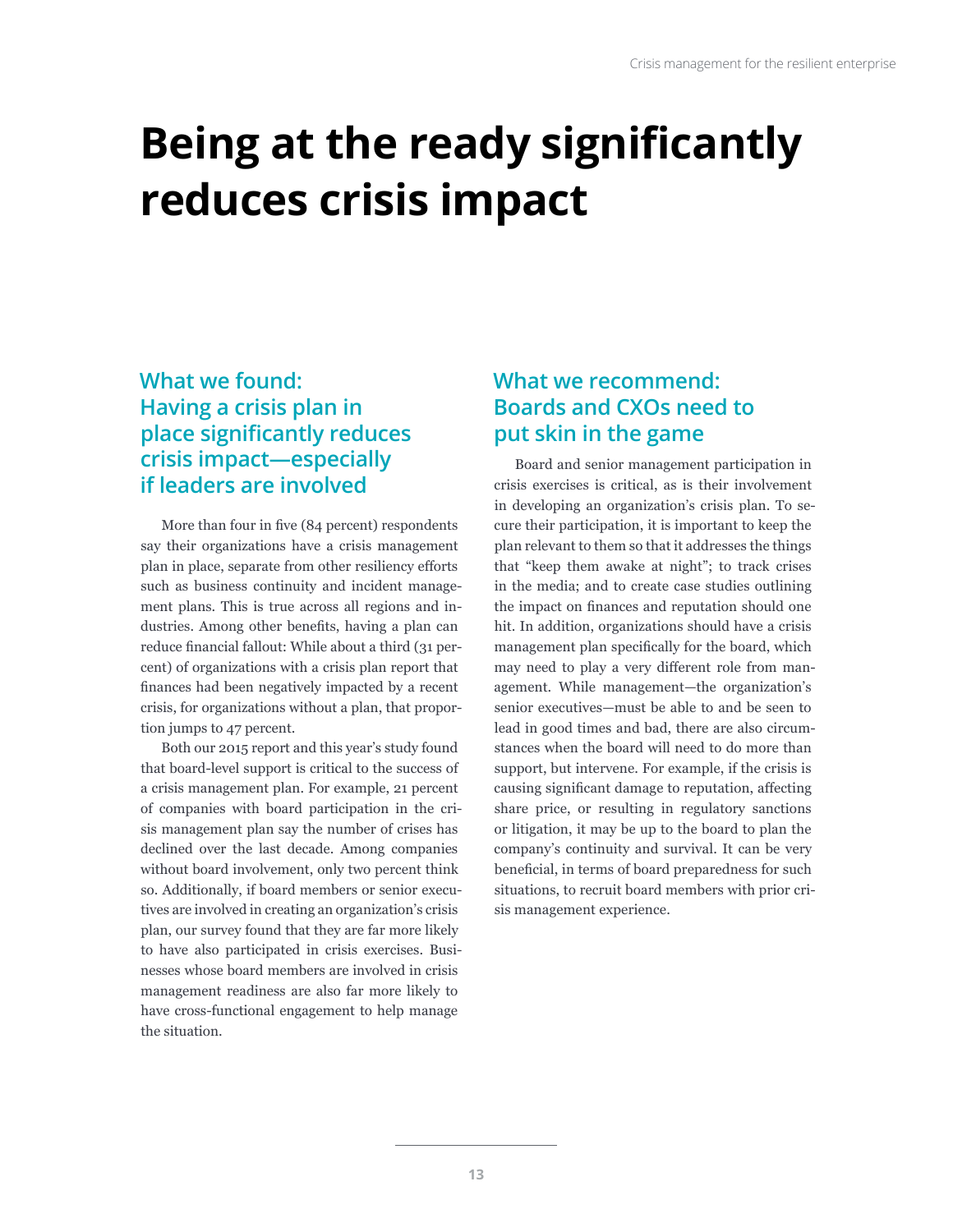# <span id="page-15-0"></span>**Third parties are part of the problem—and the solution**

### **What we found: Most organizations involve external parties in crisis preparations**

Crises often emanate from the actions of third parties such as suppliers and alliance partners, and the same third parties often play an important role in helping to manage and mitigate crises. Recognizing this, 59 percent of respondents say that they participate in crisis exercises with third parties, examine third parties' crisis plans, or both. In Europe, the proportion is 80 percent.

The larger an organization's global footprint, the more likely it is to fold external parties into crisis management exercises. Seventy percent of global organizations (operating on every continent), 65 percent of international entities (operating in two to eight countries), and 55 percent of companies with only a national scope did so. This likely reflects the greater complexity that comes with operating in more locations. "The operations of the company are becoming more complex and involving more dimensions," says one respondent. "When dealing with third parties, the company will surely encounter more troubles and problems. But I believe we can solve these issues very well."

### **What we recommend: Bring in outside organizations and coalesce internal teams**

Companies should start by determining which outside organizations need to be in the fold when managing a crisis. These could include advisors such as lawyers, PR firms, or specialist cyber defense organizations as well as crisis advisors—and the company should have identified these parties in advance.

In addition, critical service providers, joint venture partners, resellers, distributors, and any other entity that could trigger a crisis or be affected by it should be involved in crisis preparations. Depending on the scenario, these outside parties should also be included in simulations and exercises where appropriate. They should share their contingency plans (specific to the provision of their service or product to the organization) and provide periodic updates on response readiness. Should external parties hesitate to invest in these activities, companies can point out that their participation will strengthen their relationship with the company and its long-term viability. If the relationship is important enough, these activities can even be stipulated in contracts and agreements.

A full-court press to attack a crisis will also require substantial resources from within the organization and the participation of a wide range of groups and functions across the enterprise, such as communications, HR, IT, customer service, and operations. Plans for responding to a crisis should therefore be comprehensive, multilayered, and integrated across the organization. All need to know what they are expected to do and how they will work together. They need to be ready to move at once in a well-orchestrated fashion, since situations can easily escalate beyond a given plan and team.

To facilitate a coherent response on the part of these internal groups, each should develop wellformed plans to deal with high-risk scenarios identified in the organization's overall risk management plan. Businesses should also implement a "command and coordination" structure that defines how the various groups will work together. All groups should take part in simulations, and they should actively share knowledge and updates to their individual plans so that everyone is on the same page.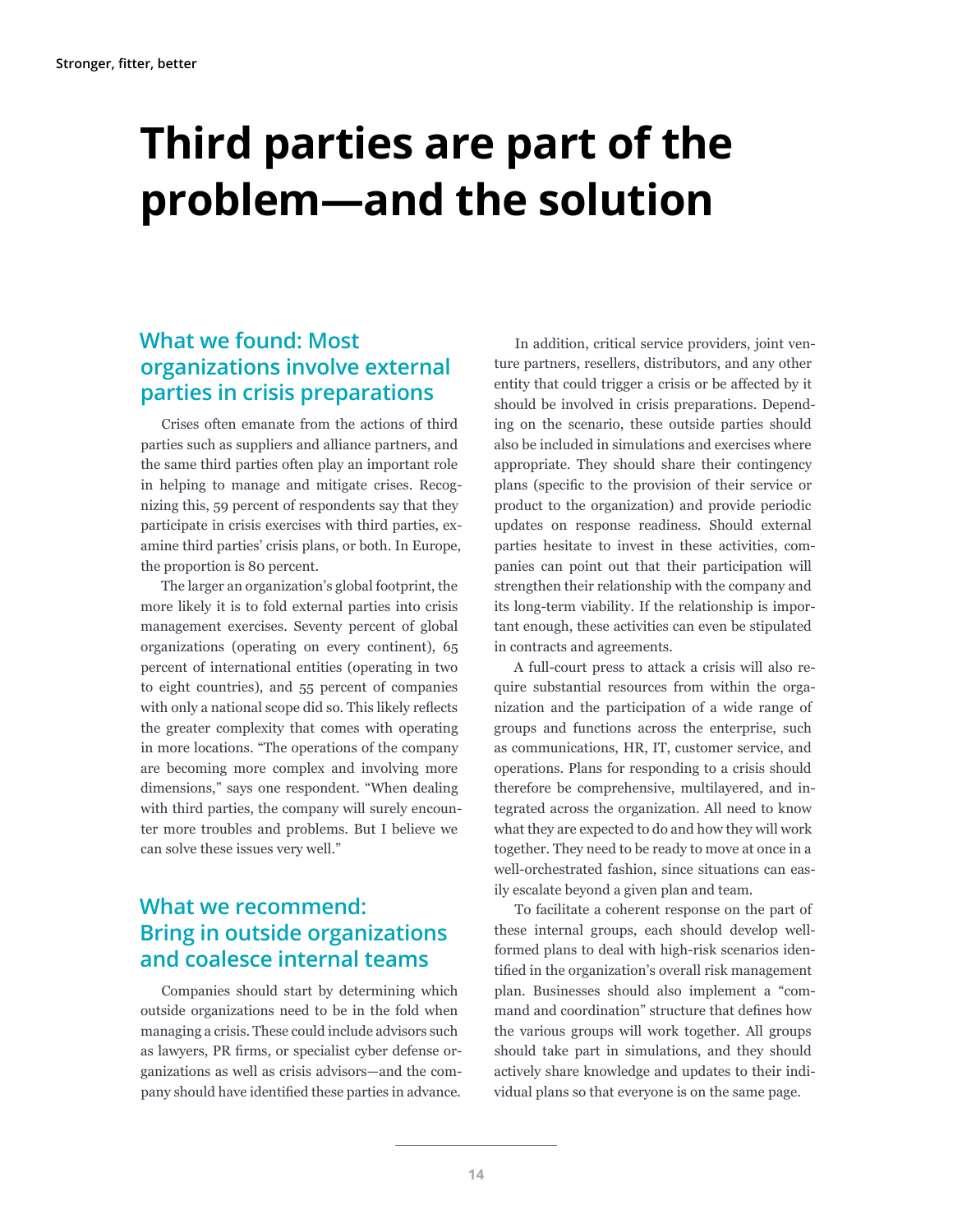# <span id="page-16-0"></span>**Stronger, fitter, better**

HE number and sources of crises are not likely to diminish any time soon. Bad actors are hacking computer systems in ever-<br>increasing numbers, and a corporate scandal could HE number and sources of crises are not likely to diminish any time soon. Bad actors are hacking computer systems in everstrike at any moment. Regulatory challenges also loom on the horizon, and they can emerge quickly when science and public opinion come together to demand change. For example, in a number of countries, the use of plastics in disposable consumer products is currently under regulatory scrutiny, and many businesses may find themselves in a tight spot depending on where the regulations go. At the same time, global expansion exposes organizations to more risks in environments they may not be familiar with. Making matters worse,

C-suite tenure is gradually declining, which reduces the level of crisis preparedness skill and experience at the top.

Effective crisis management capabilities matter—and as our study found, most organizations must still overcome several challenges to be ready to navigate a crisis. Many companies still need to secure board and senior leader involvement in crisis management to drive effective leadership and decision-making, and many also need to invest in developing their leaders to handle a crisis. Aligning different functional teams and disciplines to clearly define their roles is another challenge. Weaknesses here can significantly inhibit teamwork when the company may need it most.

The benefits of being proactive and prepared are not small. Though many companies may overestimate their crisis management capabilities, this is not a time for hubris. As one respondent succinctly points out: "The world has become more global, but not more secure. And that trend cannot be reversed." Following through on our recommendations will help make you stronger, fitter, and better—a more crisis-resilient organization.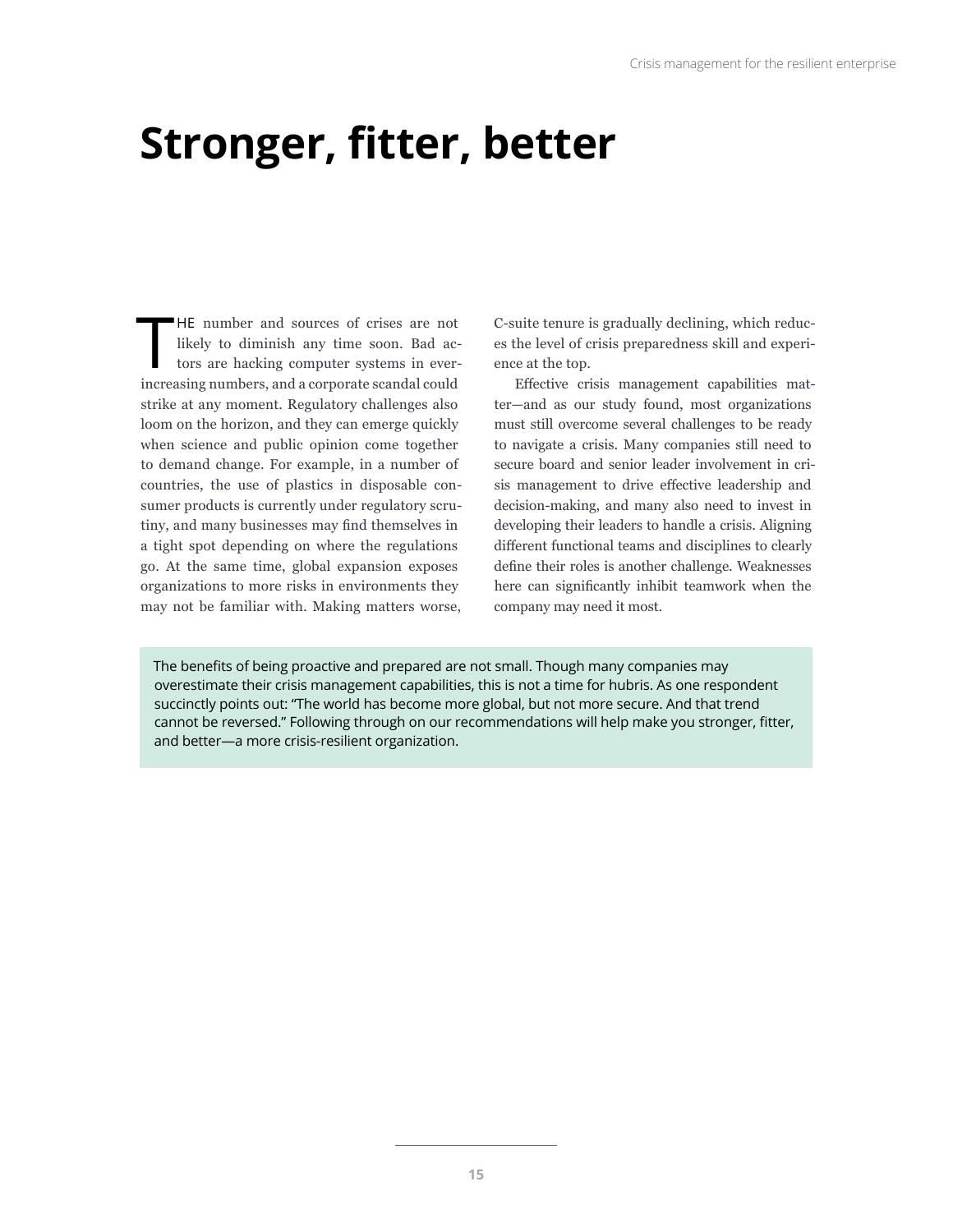# **ENDNOTES**

1. This leadership development advice is drawn from a book by Deloitte partner Tim Johnson, *Crisis Leadership: How to Lead in Times of Crisis, Threat and Uncertainty* (Bloomsbury Business, 2017).

# **CONTACTS**

### **Global**

**Peter Dent** +1 416 601 6692 pdent@deloitte.ca

### **Australia**

**Rachelle Koster** +61 2 8260 4661 rkoster@deloitte.com.au

**Belgium Johan Van Grieken**  +32 496 57 49 40 jovangrieken@deloitte.com

#### **Brazil**

**Anselmo Bonservizzi**  +55 11 96398 1540 abonservizzi@deloitte.com

### **Canada**

**Kevvie Fowler**  +1 905 767 8067 kfowler@deloitte.ca

**China Samuel Wong** +86 21 61411026 samwong@deloitte.com.cn

### **France Yasmine Martin Decaen**  +33 1 55 61 21 76 YMartinDecaen@deloitte.fr

**Germany Michael Mueller**  +49 1515 8000362 micmueller@deloitte.de

### **Italy**

**Stefano Buschi**  +39 3357362093 sbuschi@deloitte.it

### **Japan**

**Masahiko Sugiyama**  +81 90 9809 6885 masahiko.sugiyama@tohmatsu.co.jp

**Kaname Miki**  +81 80 3937 9364 kaname.miki@tohmatsu.co.jp

### **Netherlands**

**Danny Tinga**  +31 88 288 7951 dtinga@deloitte.nl

### **Spain Fernando Picatoste**  +34 650 920 042 fpicatoste@deloitte.es

**United Kingdom Andrew Griffin** +44 20 7007 5344 ajgriffin@deloitte.co.uk

**United States Rhoda H. Woo** +1 646 373 7243 rwoo@deloitte.com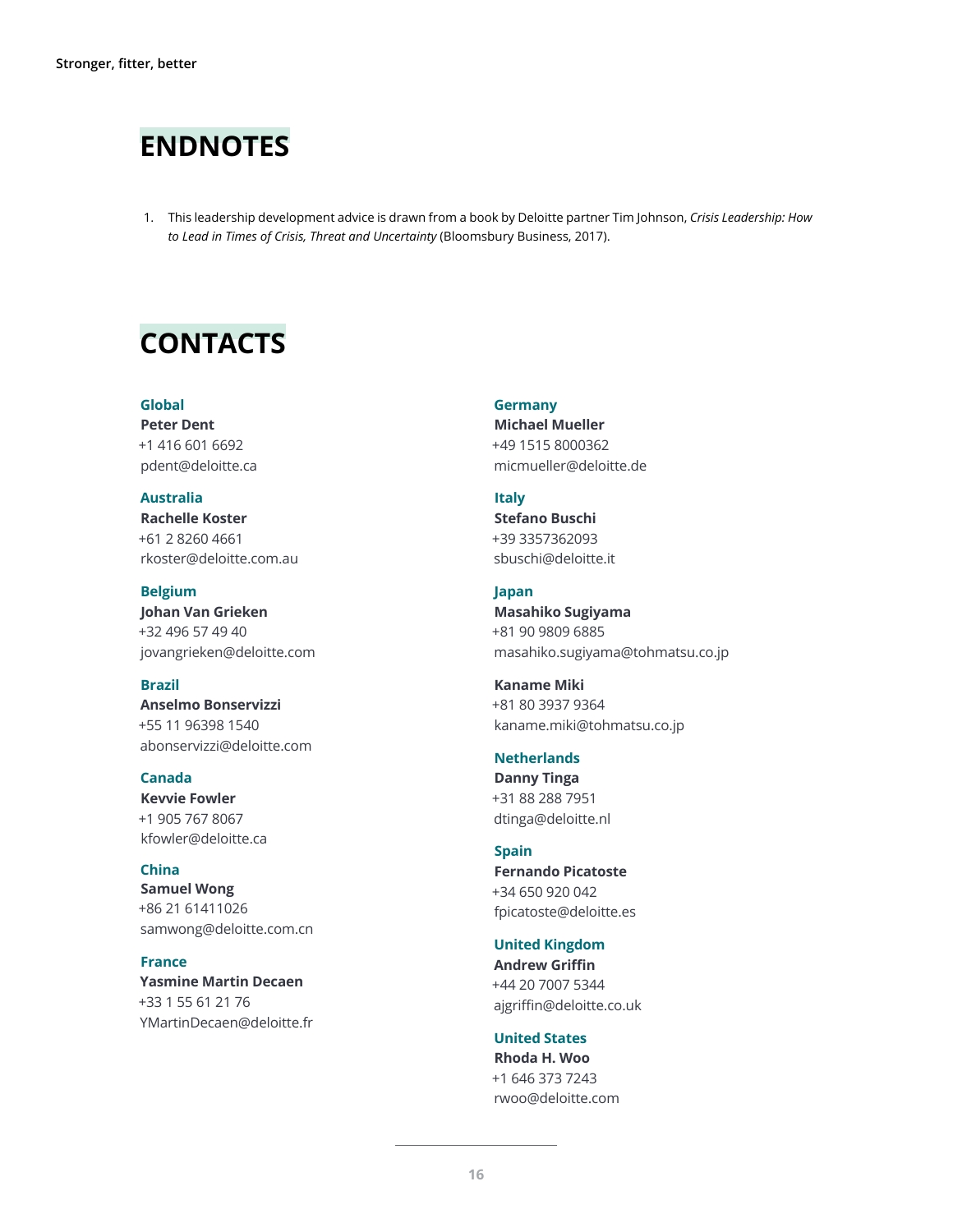# **ABOUT THE AUTHORS**



### PETER DENT

### **Global crisis management leader | Toronto, Canada**

Peter Dent is a partner with Deloitte Canada and the crisis management practice leader for Deloitte Global. He has over 20 years of experience working with clients in more than 30 countries in a crisis management capacity, primarily around accountability, transparency, and governance. Dent's specialties include working with international organizations, national governments, and the private sector in post-disaster and postcrisis environments. As global leader, Dent is responsible for the development of crisis management services that are deployed across Deloitte's global network of member firms.



### RHODA WOO

### **US crisis management leader | New York, NY**

Rhoda Woo is a Deloitte Risk and Financial Advisory managing director and leads Deloitte & Touche LLP's crisis management practice. She specializes in helping clients with the full life cycle of crisis activities: preparing for, responding to, and recovering from crises. Woo has more than 25 years of experience in multiple aspects of risk management. She previously served as Deloitte & Touche LLP's national leader for cyber risk services, where she focused on cybersecurity, enterprise resiliency, and areas of technology risk.



### RICK CUDWORTH

### **UK crisis and resilience leader | London, UK**

Rick Cudworth has over 25 years' experience in crisis management and resilience, supporting and facilitating executive leadership's responses to crisis events. He was previously the interim group head of resilience for two global banks. A recognized industry leader in his field, Cudworth is the Chair of the British Standards Institution Technical Committee for Continuity and Resilience.

# **ACKNOWLEDGMENTS**

The authors would like to thank the **ComRes team** for their efforts to complete the surveys, and **Edward Ruehle** for the development of this article. In addition, the authors would like to thank the Deloitte project team, **Andrew Griffin**, **David Viles**, **Katie Coates**, **Lindsay Delgado**, **Sona Khagram**, **Tammy Sharpless**, and **Trevor Binns**, for making this article possible.